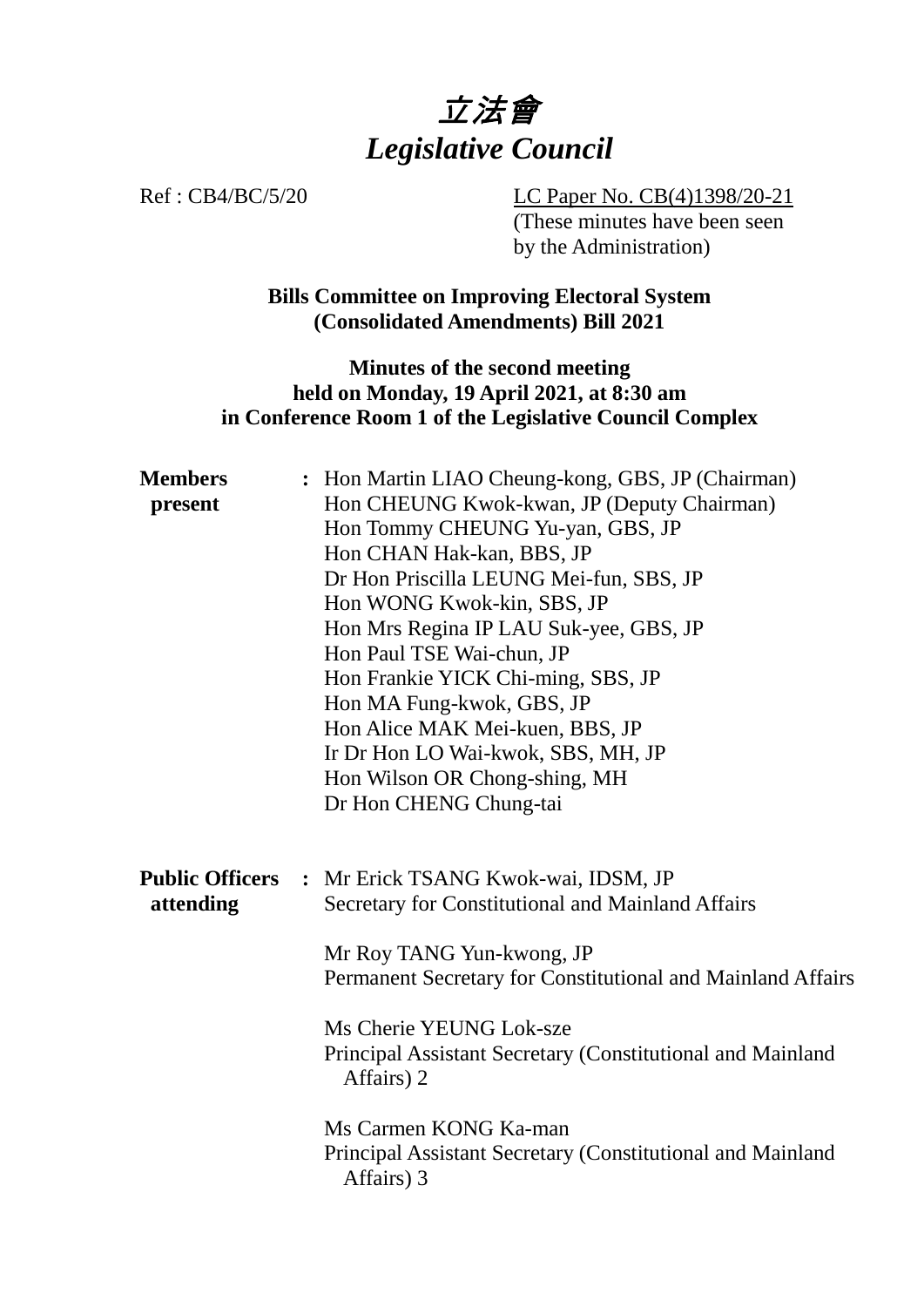|                               | Mr Llewellyn MUI Kei-fat<br>Law Officer (Special Duties) (Acting)<br>Department of Justice<br>Mr Peter SZE Chun-fai<br><b>Senior Assistant Law Draftsman</b><br>Department of Justice<br>Mr Wallance NG Long-ting |  |
|-------------------------------|-------------------------------------------------------------------------------------------------------------------------------------------------------------------------------------------------------------------|--|
|                               | <b>Government Counsel</b><br>Department of Justice                                                                                                                                                                |  |
|                               | Miss Celia HO Wai-kwan<br><b>Government Counsel</b><br>Department of Justice                                                                                                                                      |  |
| <b>Clerk</b> in<br>attendance | $:$ Ms Joanne MAK<br>Chief Council Secretary (4) 7                                                                                                                                                                |  |
| <b>Staff</b> in<br>attendance | : Mr Bonny LOO<br>Senior Assistant Legal Adviser 3                                                                                                                                                                |  |
|                               | Ms Clara WONG<br>Assistant Legal Adviser 4                                                                                                                                                                        |  |
|                               | Mr Dennis HO<br>Senior Council Secretary (4) 7                                                                                                                                                                    |  |
|                               | Ms Louisa YU<br>Legislative Assistant (4) 7                                                                                                                                                                       |  |
|                               |                                                                                                                                                                                                                   |  |

#### Action

# **I. Meeting with the Administration**

[File Ref.: CMAB C1/30/5/5, LC Paper Nos. CB(3)444/20-21, LS65/20-21, CB(4)814/20-21(01) and (02)]

The Bills Committee deliberated (index of proceedings attached at **Annex**).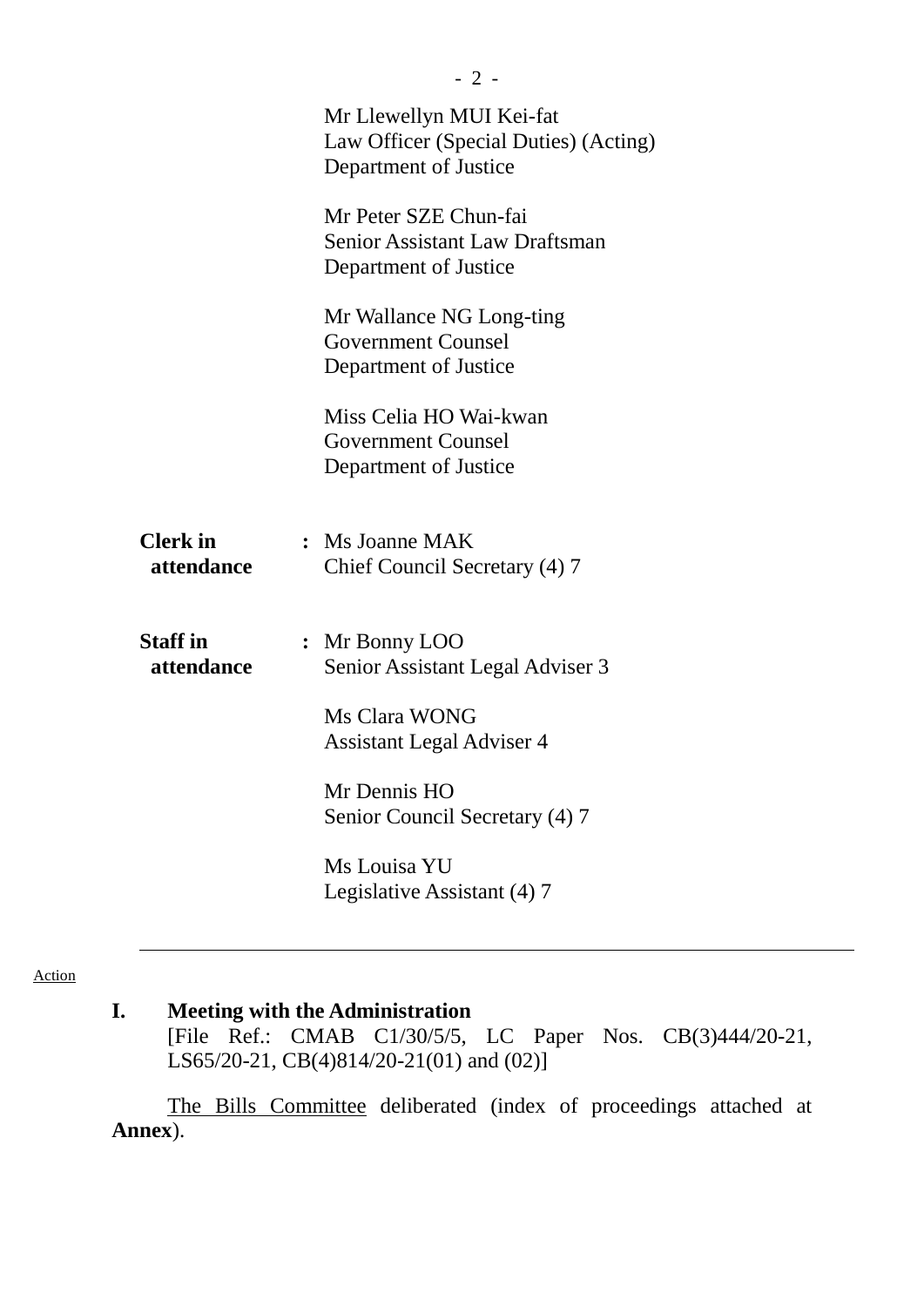Discussion/Clause-by-clause examination

*Clauses 185 & 401: Registration of Hong Kong Special Administrative Region ("HKSAR") deputies to the National People's Congress ("NPC deputies") and HKSAR members of the Chinese People's Political Consultative Conference National Committee ("CPPCC members") as ex-officio members of the Election Committee ("EC")*

2. Members noted that under the reconstitution of EC, all NPC deputies and CPPCC members were ex-officio members of EC. However, under the proposed new section 5I (2) of the Schedule to the Chief Executive Election Ordinance (Cap. 569), if an NPC deputy or CPPCC member was also concurrently a Legislative Council ("LegCo") Member, he/she would have to register as an ex-officio member of the LegCo Members subsector. Mr MA Fung-kwok and Mr WONG Kwok-kin expressed concern as to whether the NPC deputy or CPPCC member would lose his/her ex-officio seat in EC, if he/she did not seek re-election or failed to be re-elected in the 2021 LegCo election in December 2021 and by then the total of 190 seats assigned to the NPC deputies and CPPCC members subsector ("NPC and CPPCC subsector") would have all been filled. As a result, the person concerned could neither register as an ex-officio member of the LegCo Members subsector nor of the NPC and CPPCC subsector. They asked whether the Administration would consider allowing the person concerned to choose whether he/she would like to register in the NPC and CPPCC subsector or the LegCo Members subsector as an ex-officio member, instead of binding him/her to register in the LegCo Members subsector as an ex-officio member from the outset.

3. Permanent Secretary for Constitutional and Mainland Affairs ("PSCMA") advised that if an NPC deputy or CPPCC member was also a holder of specified office in another subsector ("specified subsector") (i.e. subsectors that were not the NPC and CPPCC subsector), he/she could only register as an ex-officio member of that specified subsector. Secretary for Constitutional and Mainland Affairs ("SCMA") explained that as the number of seats of the NPC and CPPCC subsector was fixed at 190, it would not be able to accommodate all the NPC deputies or CPPCC members, of whom there were about 230. It was therefore inevitable that some of them would have to register in other subsectors and the Central Authorities were well aware of the situation.

4. PSCMA further said that if the total number of NPC deputies and CPPCC members who were eligible to be registered as ex-officio members after deducting the number of members registered in specified subsectors exceeded the total number of 190 seats assigned to the NPC and CPPCC subsector, then those NPC deputies and CPPCC members might choose to register as ex-officio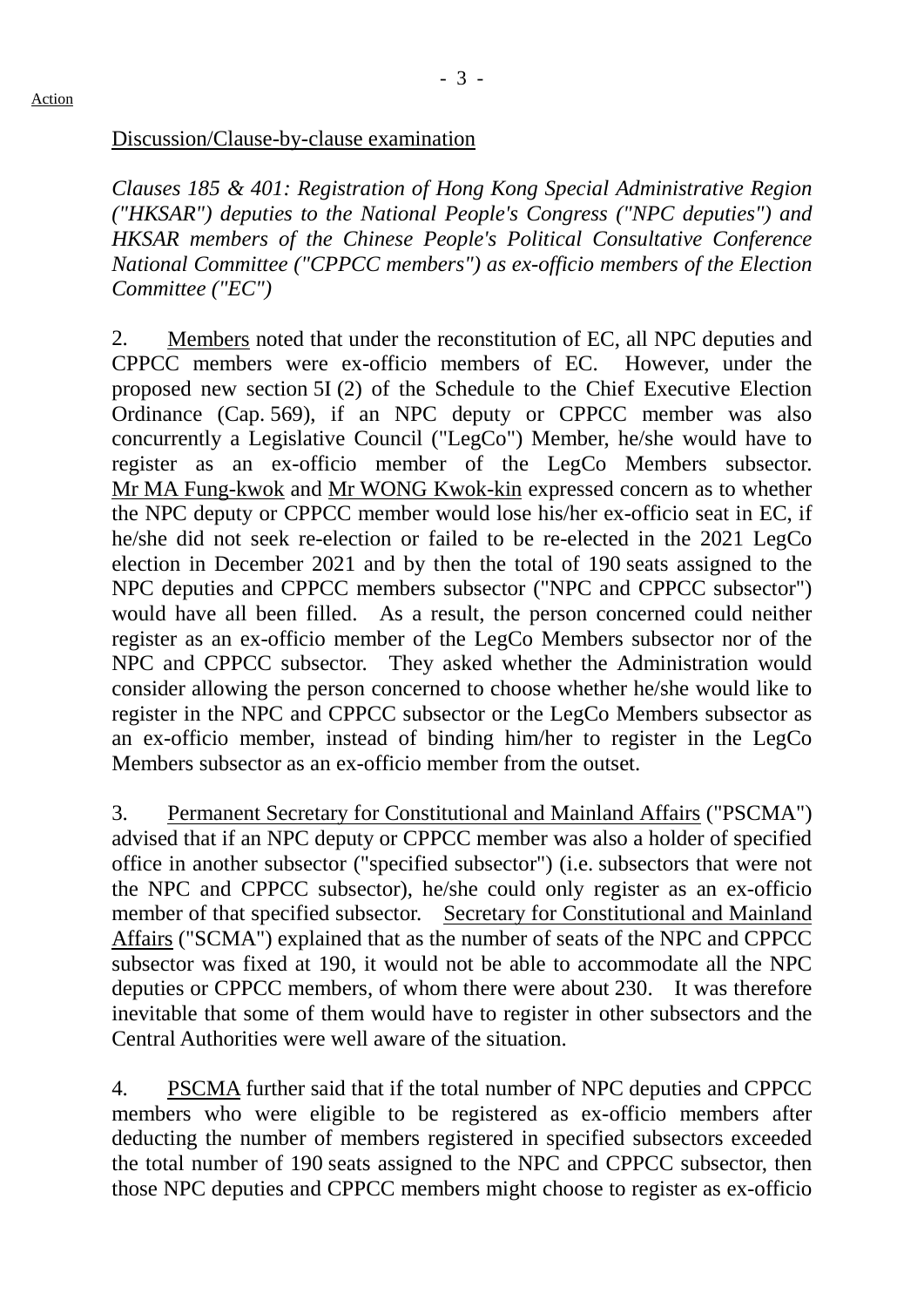members in other subsectors with which they had substantial connection. If there were NPC deputies or CPPCC members who chose to register in other subsectors as described above, then the number of ex-officio seats of that subsector would increase and the number of elected seats of that subsector would decrease correspondingly. Moreover, after the NPC deputies and CPPCC members were registered as the EC members of the relevant subsectors, the number of ex-officio EC members, and the number of EC members to be returned by nomination or election for each subsector should remain unchanged during that term of EC. PSCMA explained that the above arrangement was to reflect the principle and intent of the relevant requirements enshrined in the amended Annex I to the Basic Law. He added that all registrations of NPC deputies or CPPCC members should be submitted and coordinated by the Friends of Hong Kong Association Limited.

5. In response to Mr MA Fung-kwok's further enquiry, Principal Assistant Secretary (Constitutional and Mainland Affairs) 3 explained that generally speaking, the holders of the specified offices (i.e. specified persons) in each of the subsectors might register as ex-officio members of that subsector. However, if the specified person was holding more than one specified office, except for certain subsectors, the specified person might designate another person who was holding an office in a relevant body to be registered as an ex-officio member of that subsector.

6. Regarding the explanation of the meaning of "substantial connection" (密切聯繫) in the Schedule (Part 1) to Cap. 569, Mr Paul TSE requested the Administration to provide the judgement of relevant court cases for members' reference. PSCMA agreed to provide the same.

7. Mrs Regina IP considered that the Commissioner of Civil Aid Service should also be made one of the specified offices. She said that the Civil Aid Service provided important auxiliary emergency service and various community services. She requested the Administration to consider this in future review.

8. With regard to the proposed new section 5K of the Schedule to Cap. 569 on "Validity of registration contingent on declaration", members noted that the relevant registration form contained a declaration to the effect that the person would uphold the Basic Law and pledge allegiance to HKSAR. Ms Alice MAK enquired whether the form would also require the signee to declare his/her nationality and whether he/she was in possession of passports issued by foreign countries (e.g. British Nationals (Overseas) passports).

Admin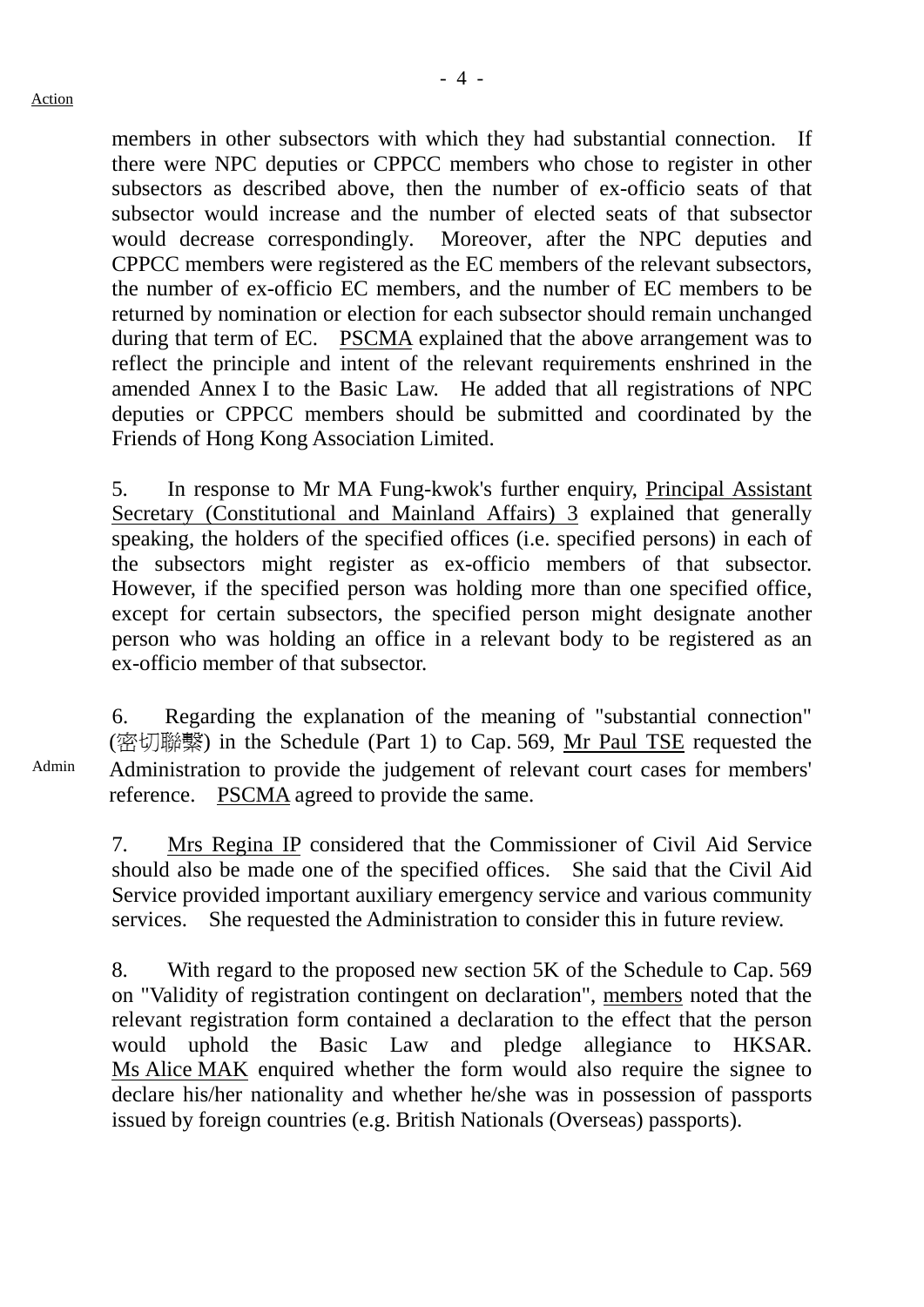9. PSCMA advised that as there was no nationality requirement for candidates of EC, there were no such requirements in the relevant form, nor would candidates be required to provide such information during the nomination stage. It should also be noted that the information provided by a candidate would be made public. That said, PSCMA pointed out that the Candidate Eligibility Review Committee actually could ask the candidate to provide any additional information it considered necessary in the course of its assessment work.

10. Ms Alice MAK, however, considered that a person who dared not disclose his/her nationality and whether he/she was in possession of passports issued by foreign countries should not be eligible to participate in the EC election and that such information should be made public. SCMA said that the Administration would study how to properly collect relevant information during the nomination process.

11. In response to Ir Dr LO Wai-kwok's enquiry on the nomination form referred to in the proposed section 7 of the Electoral Affairs Commission (Electoral Procedure) (Election Committee) Regulation (Cap. 541I), PSCMA agreed to provide a sample of the form for members' reference.

12. Members noted that the next meeting would be held in that afternoon at 2:30 pm.

### **II. Any other business**

13. There being no other business, the meeting ended at 10:28 am.

Council Business Division 4 Legislative Council Secretariat 20 August 2021

Admin

Admin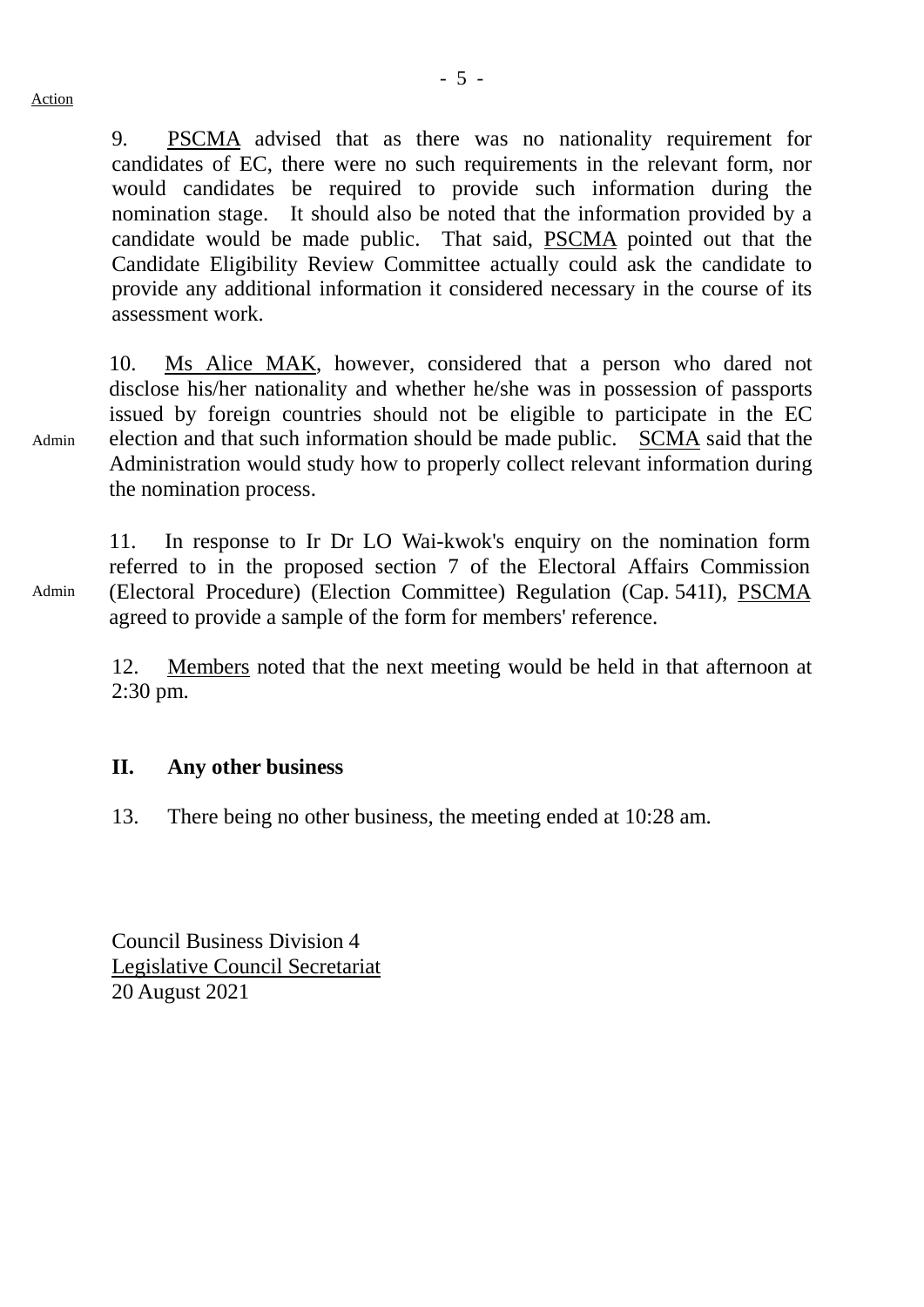### **Annex**

# **Proceedings of the second meeting of the Bills Committee on Improving Electoral System (Consolidated Amendments) Bill 2021 on Monday, 19 April 2021, at 8:30 am in Conference Room 1 of the Legislative Council Complex**

| <b>Time</b><br><b>Marker</b> | Speaker(s)                                                                                                                                      | Subject(s)                                                                                                                                                                                                                                                                                                                                               | <b>Action</b><br>required                                                                                                                                |
|------------------------------|-------------------------------------------------------------------------------------------------------------------------------------------------|----------------------------------------------------------------------------------------------------------------------------------------------------------------------------------------------------------------------------------------------------------------------------------------------------------------------------------------------------------|----------------------------------------------------------------------------------------------------------------------------------------------------------|
| $000357 -$<br>000520         | Chairman                                                                                                                                        | Opening remarks                                                                                                                                                                                                                                                                                                                                          |                                                                                                                                                          |
| $000521 -$<br>002208         | Chairman<br>Mr MA Fung-kwok<br>Senior Assistant Legal<br>Adviser ("SALA")<br>Deputy Chairman<br>Mr Wilson OR<br>Mrs Regina IP<br>Administration | Continuation of clause-by-clause examination of<br>the Improving Electoral System (Consolidated<br>Amendments) Bill 2021("the Bill")<br>Examination of clauses 185 and 401 of the Bill<br>Discussion on issues relating to the registration<br>eligibility of becoming ex-officio members of<br>the Election Committee ("EC")                            |                                                                                                                                                          |
| $002209 -$<br>004808         | Chairman<br>Mr WONG Kwok-kin<br>Mr MA Fung-kwok<br>Mr Frankie YICK<br>Mr Tommy CHEUNG<br>Mrs Regina IP<br>Administration                        | Discussion on the registration of Hong Kong<br>Special Administrative Region ("HKSAR")<br>deputies to the National People's Congress<br>("NPC deputies"), HKSAR members of the<br>Political<br>People's<br>Consultative<br>Chinese<br>Conference National Committee ("CPPCC<br>members"), and Legislative Council Members<br>as ex-officio members of EC |                                                                                                                                                          |
| $004809 -$<br>010324         | Chairman<br>Mr Paul TSE<br><b>SALA</b><br>Mr MA Fung-kwok<br>Mr Tommy CHEUNG<br>Deputy Chairman<br>Administration                               | Concerns on the meaning of "substantial<br>connection" in the Schedule to the Chief<br>Executive Election Ordinance (Cap. 569)<br>Concerns on matters relating to the registration<br>$\overline{\phantom{a}}$<br>of NPC deputies and CPPCC members as<br>ex-officio members of EC                                                                       | Admin. to provide<br>information<br>(para. 6 of<br>minutes)                                                                                              |
| $010325 -$<br>011452         | Chairman<br>Ms Alice MAK<br>Mr Paul TSE<br>Mr WONG Kwok-kin<br>Mrs Regina IP<br>Administration                                                  | Concerns as to whether the persons seeking<br>$\blacksquare$<br>registration/nomination as EC members should<br>be required to declare their nationalities and<br>whether they were in possession of passports<br>issued by foreign countries                                                                                                            | Admin. to study<br>how to properly<br>collect relevant<br>information during<br>the registration/<br>nomination process<br>$10$ (para. 10 of<br>minutes) |